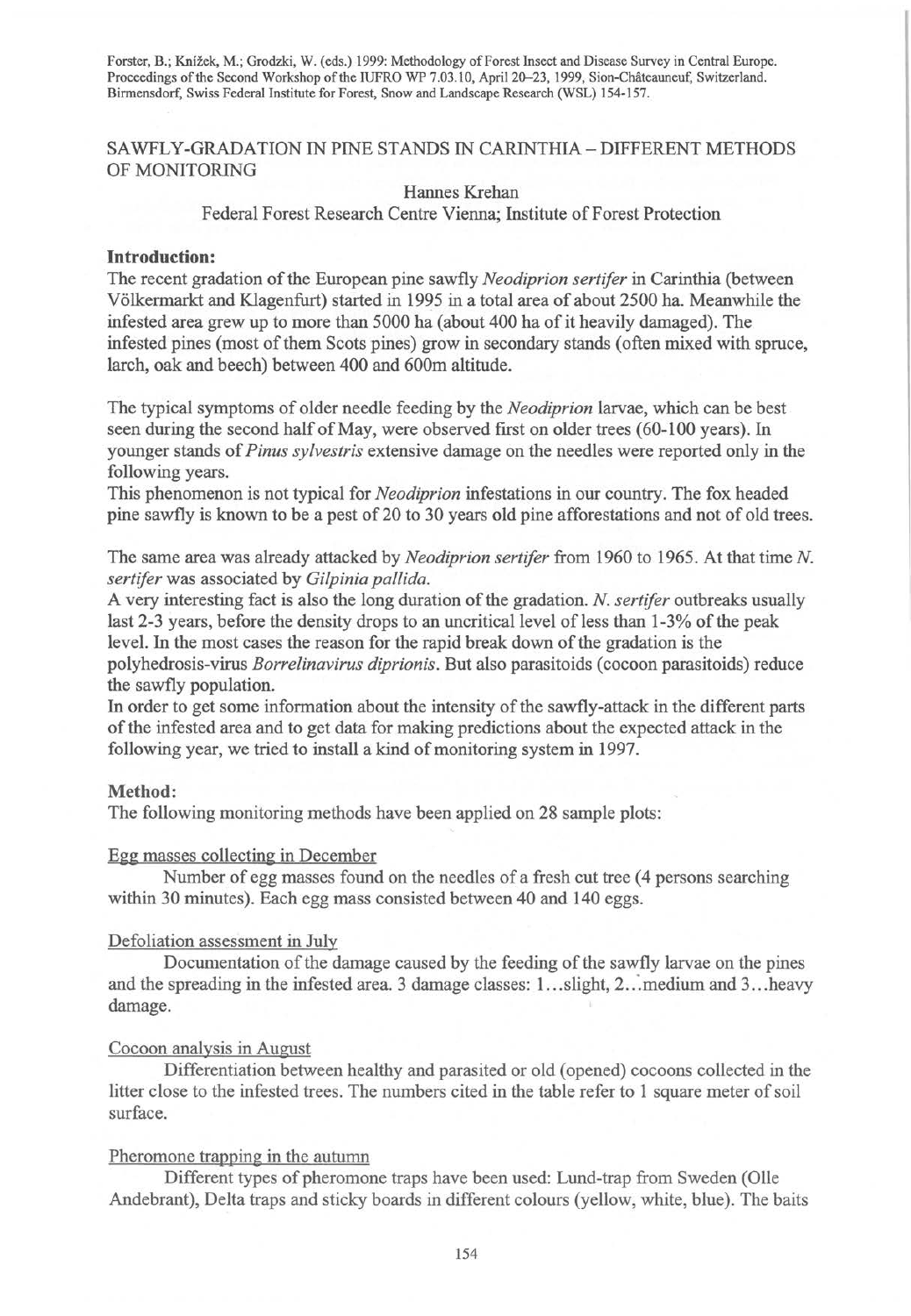(pheromone) were produced in Sweden (University Lund). On some sample plots a comparison of the different types of traps was carried out.

### **Results:**

## (Table 1, and table 2)

Although most of the experts expected that the *Neodiprion*-outbreak in this area should break down after 3 to 4 years from natural causes, there is no indication that it has been or will be so in reality. The frass activity and sometimes also the numbers of healthy cocoons have been reduced in some places in the centre of the infested area (VN3, VN4, VN7) but from the data of the monitoring system nothing else verifies the breakdown of the gradation.

In the district of Klagenfurt the spread in the Western direction seems to go on rapidly, but also in some random parts of Völkermarkt we collected high numbers of healthy cocoons (VN15: 124) or high numbers of egg masses (VN14: 70).

The numbers of males caught in the pheromone traps varies from 22 to 1077. In some cases there is a good correlation between trap catches and healthy cocoons but in other cases there is really no correlation.

The interpretation of the collected egg masses in comparison with other monitoring data seems to be very difficult at the moment. In one case (VN4) really no eggs could be found on the needles of the first cut tree and only 3 egg masses on another tree in the surrounding. But a high number of *Neodiprion* males in the traps and medium defoliation have been registered. The differences in the catch rate between the tested traps are not very high and depend on the site where the trap is fixed.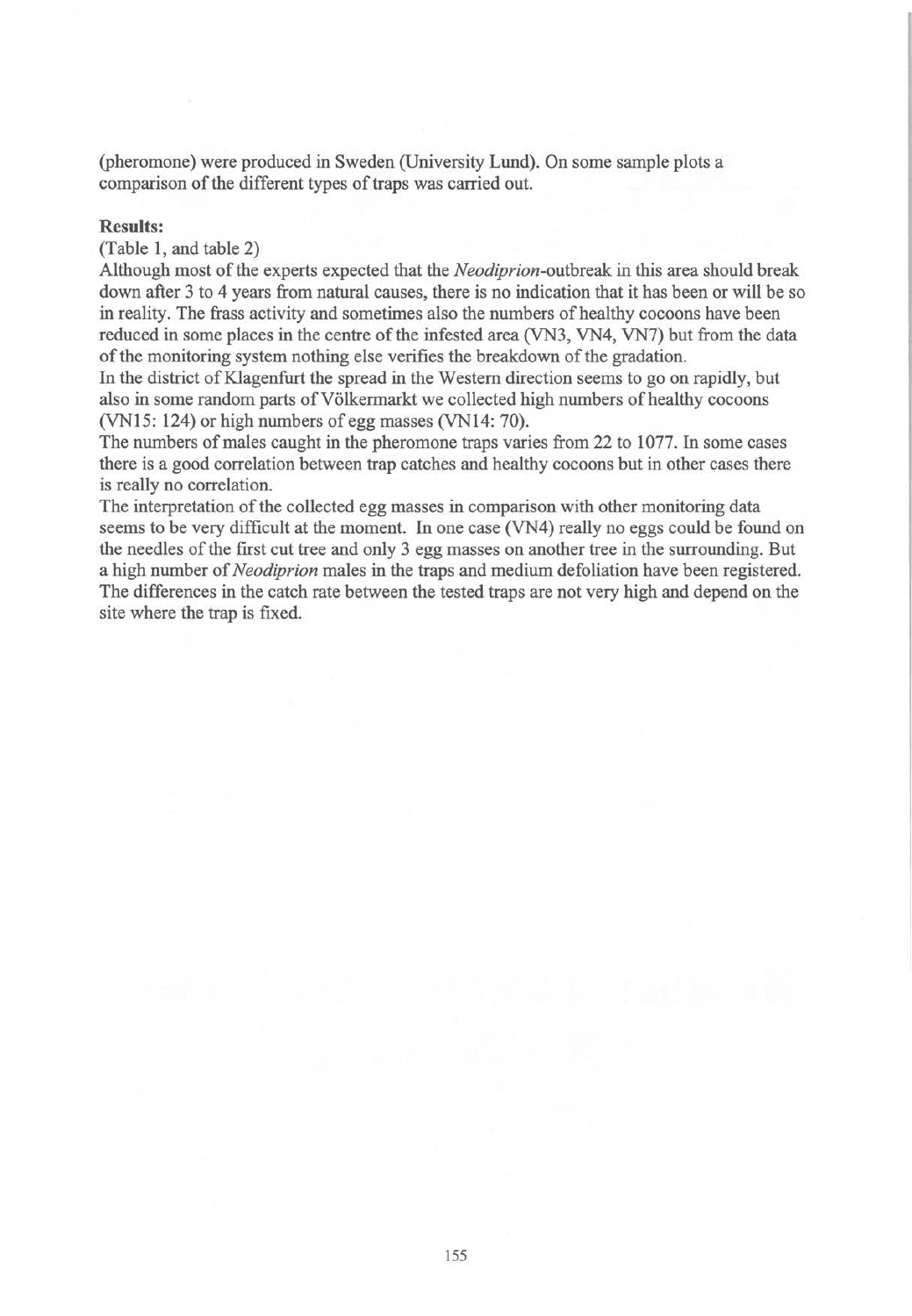| sample<br>plot | Eggmass<br>Dez 97 | Dez 98           | Eggmass. healthy cocoons<br>Aug 97 | healthy cocoons<br>Aug 98 | total trap catches<br>3.9.-23.11.1998 | trap type             | infestation<br>degree 1998 |
|----------------|-------------------|------------------|------------------------------------|---------------------------|---------------------------------------|-----------------------|----------------------------|
| <b>VN 1</b>    |                   |                  | 0                                  | 8                         | 323                                   |                       | 1                          |
|                |                   |                  |                                    |                           |                                       | 100% VN1 FT gelb-weiß |                            |
| <b>VN 2</b>    | 33                | $6 \overline{6}$ | 20                                 | 88                        | 295                                   |                       | $\mathbf{1}$               |
|                |                   |                  |                                    |                           |                                       | 100% VN2 FT gelb      |                            |
| <b>VN 3</b>    | 44                | $\overline{2}$   | 112                                | 36                        | 675                                   |                       | $\overline{c}$             |
|                |                   |                  |                                    |                           |                                       | 100% VN3 FT gelb-weiß |                            |
| <b>VN 4</b>    |                   | 0(3)             | 76                                 | 20                        | 712                                   |                       | $\overline{2}$             |
|                |                   |                  |                                    |                           |                                       | 40% VN4 FT gelb       |                            |
|                |                   |                  |                                    |                           |                                       | 60% VN4 Delta W       |                            |
| <b>VN 5</b>    |                   |                  | $\overline{4}$                     | $\overline{4}$            | 266                                   |                       | $\mathbf{1}$               |
|                |                   |                  |                                    |                           |                                       | 100% VN5 Delta W      |                            |
| <b>VN 6</b>    |                   |                  | $\mathbf 0$                        | 12                        | 347                                   |                       | $\mathbf{1}$               |
|                |                   |                  |                                    |                           |                                       | 100% VN6 Delta W      |                            |
| <b>VN 7</b>    | 12                | 25               | 48                                 | 36                        | 131                                   |                       | 3                          |
|                |                   |                  |                                    |                           |                                       | 67% VN7 Delta W       |                            |
|                |                   |                  |                                    |                           |                                       | 33% VN7 Lund          |                            |
| <b>VN 8</b>    |                   |                  | 0                                  | $\pmb{0}$                 | 213                                   |                       | $\mathbf{1}$               |
|                |                   |                  |                                    |                           |                                       | 100% VN8 Delta W      |                            |
| <b>VN 9</b>    |                   | $\bf{0}$         | 0                                  | 0                         | 215                                   |                       | $\mathbf{1}$               |
|                |                   |                  |                                    |                           |                                       | 100% VN9 Delta W      |                            |
| <b>VN 10</b>   |                   | $\overline{2}$   | $\mathbf 0$                        | 4                         | 142                                   |                       | $\mathbf{I}$               |
|                |                   |                  |                                    |                           |                                       | 100% VN10 Delta W     |                            |
| <b>VN 11</b>   |                   |                  |                                    | $\mathbf{0}$              | 160                                   |                       | $\mathbf{1}$               |
|                |                   |                  |                                    |                           |                                       | 100% VN11 Delta W     |                            |
| <b>VN 12</b>   |                   |                  |                                    | O                         | 22                                    |                       | $\overline{\mathbf{1}}$    |
|                |                   |                  |                                    |                           |                                       | 100% VN12 Delta W     |                            |
| <b>VN 13</b>   |                   |                  |                                    | 12                        | 335                                   |                       | $\mathbf{1}$               |
|                |                   |                  |                                    |                           |                                       | 100% VN13 FT gelb     |                            |
| <b>VN 14</b>   |                   | 70               |                                    | 44                        | 144                                   |                       | 3                          |
|                |                   |                  |                                    |                           |                                       | 100% VN14 Lund        |                            |
| <b>VN 15</b>   |                   | 26               |                                    | 124                       | 538                                   |                       | $\overline{1}$             |
|                |                   |                  |                                    |                           |                                       | 27% VN15 FT gelb      |                            |
|                |                   |                  |                                    |                           |                                       | 41% VN15 FT weiß      |                            |
|                |                   |                  |                                    |                           |                                       | 12% VN15 FT blau      |                            |
|                |                   |                  |                                    |                           |                                       | 20% VN15 Lund         |                            |
| <b>VN 16</b>   |                   |                  |                                    | $\mathbf{0}$              | $172$                                 |                       | $\mathbf{1}$               |
|                |                   |                  |                                    |                           |                                       | 100% VN16 Delta W     |                            |

Table 1:





Infestation degree: 1 ... slight damages, 2 ... medium damages, 3 ... heavy damages

types of pheromone traps FT gelb = sticky board yellow 20x28 cm  $FT$  weiß = sticky board white 20x28 cm FT blau = sticky board blue 20x28 cm  $Lund = Lund trap$ Delta  $W =$  Delta trap transparent (10x20cm)